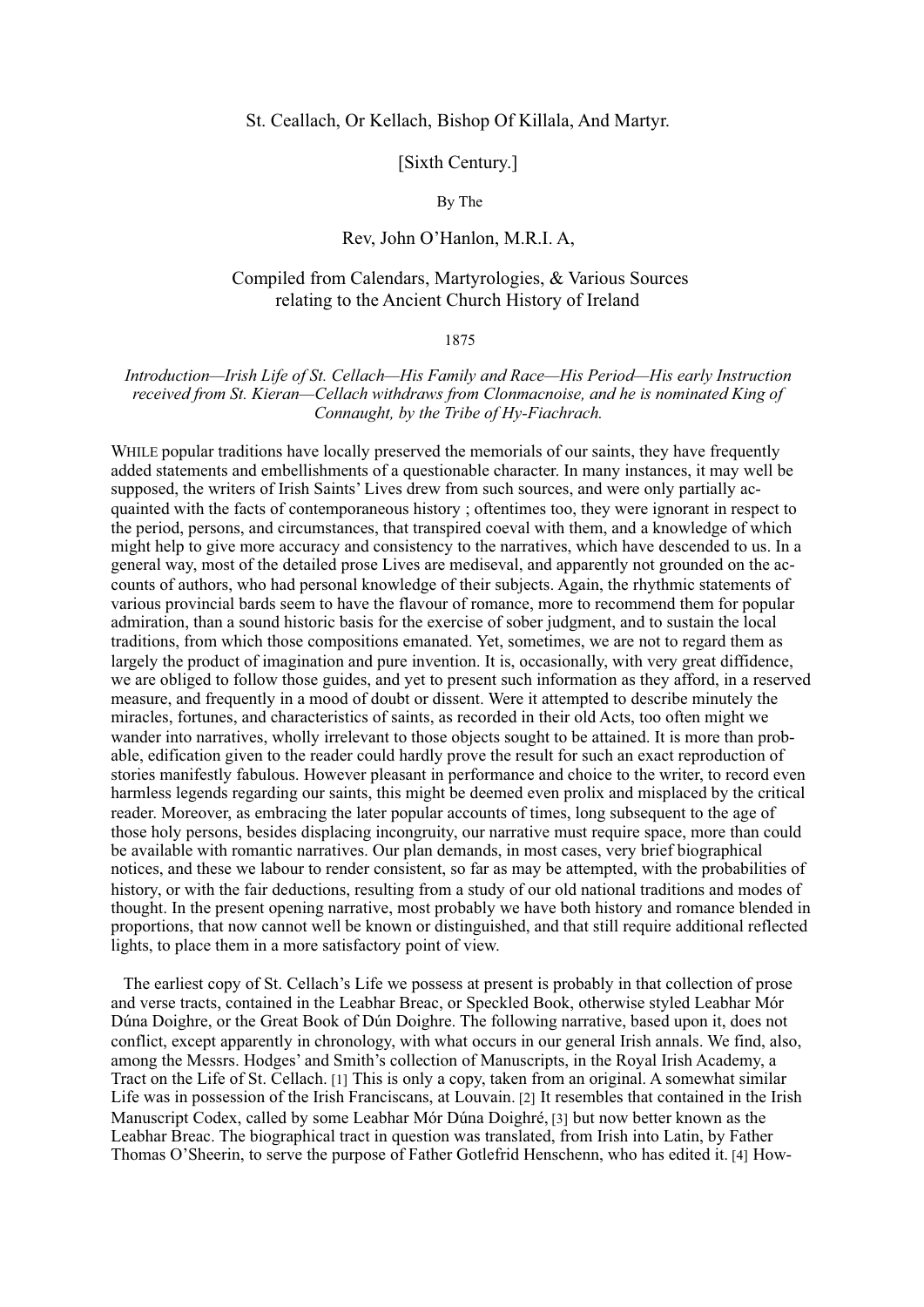ever, distrusting much some poetic or irrelevant rhapsodies which he rejects, Father Henschenn has adopted a rescission he deems better suited, to elucidate the present Saint's history. [5] The full text of this piece is now accessible to the Irish student, as the Leabhar Breac has been published; [6] and. it is interpolated with poetic effusions, in reference to the subject matter. Among these are lines, attributed to St. Cellach himself, but, most probably, they are only the production of a later period, than when he flourished. Some notices, in reference to him, have been entered in a work, compiled by Duald Mac Firbis : [7] and, in the Book of Lecan, there is also allusion to him. In Rev. Jeoffrey Keating's General History of Ireland, this account is also found abridged. [8] From these various sources, the following narrative has been derived.

The holy man, whose biography we are about to treat, descended from a race of roval ancestors. whose actions have been chronicled, in the general annals of Ireland. Thus, St. Ceallach [9] was son to Eugenius Belus—in Irish Eoghan Beul—King of Connaught; and, he had another brother, who was called Cuchoingelt, or Muireadhach. [10] Among the bravest and most ambitious, vigilant and capable of administrators, in his age and country, Eoghan Beul ruled over the province of Connaught, with popular applause and good fortune, which he hoped might be secured for his sons. [11] These named Ceallach and Muireadhach were lineal descendants of Eochaidh Muighmheadhoin, [12] who flourished as supreme monarch of Ireland, about two centuries previous to their birth. At first, he was King over Connaught, when he married Mongfinn, sometimes called Munig, with Finn superadded, and by her he was father of four sons, Brian, [13] Fiachra, [14] Fergus and Olioll. [15] He also married Carrina [16]—said to have been a Saxon [17]—and by her, he had a son, the renowned Niall of the Nine Hostages. According to the Irish pedigrees, Eogan Beul was the son of Ceallach, [18] son to Oillioll Molt, [19] son of Dathi, [20] sometimes called David, son to Fiachra Follsnathach, [21] son to Eochaidh Muighmeadhoin. His castle [22] was built on an Island, lying in Lough Mask, and from him, it has since been called Inis Eoghain. [23] it lies on the east side of the Lough, and the denomination is now written Inish Owen. [24] It comprises over twenty-nine acres in extent of surface. [25]

The date of our saint's birth must been referred to about the year 520, according to the most probable opinion. He was the eldest son of his father, who selected for him a renowned and holy teacher. The young prince Ceallach was placed at an early age, under the tutelage of St. Kieran, Abbot of Clonmacnoise. [26] Charmed with the exercises of religious life, Ceallach resolved to embrace the monastic profession, and there he lived as a monk. Meantime, during the stormy period of his father's reign, [27] Eoghan Beul was obliged to defend his principality by force of arms, from the attacks of turbulent and powerful tribes surrounding him. His principality was often invaded, but he usually repelled the invaders and scored a victory. However, a great confederacy of the people belonging to Tyrone and Tyrconnell, with other Ulster tribes, under the leadership of Ferguss and Donald, [28] made an irruption into Connaught, and penetrated so far as the River Moy, carrying devastation along their course. This obliged Eoghan Beul to collect the forces of his province, and soon the rival armies came to blows. About the year of our Lord 537, [29] a battle was fought at Sligo, and it was fiercely contested. [30] The Northern army, however, gained a victory over the Connacians, who were obliged to yield, after an obstinate engagement. In it, Eoghan Beul received his death-wound, and he was borne from the field by his soldiers, who crossed their spears and lances, to support his body, and to serve the purpose of a litter. However, our saint's father survived the battle of Sligo—in which he was mortally wounded—for three days : [31] or, according to other accounts, for a week. Soon, afterwards, Guaire asserted his pretentions to rule over Connaught. [32] At Clonmacnoise, Ceallach remained, until the disastrous issue of that battle [33] had called him forth from his retirement on the Shannon. The Connaught chiefs, and especially these belonging to Hy-Fyachrach, deprecating the calamities which were likely to ensue for their province, held frequent interviews with their dying king, to ascertain his wishes in reference to a successor, and most likely to avert the crisis now approaching. During that interval which elapsed, after receiving his wound, and before his death took place, it is said, that Eoghan persuaded the tribe of Hy-Fiachrach, to elect his elder son as King of Connaught. [34] His other son, Cuchoingelt, or Muireadhach, had not yet attained his majority. [35] In accordance with this request of the dying monarch, messengers were despatched to Clonmacnoise, and to announce the result of that Sligo battle, with Ceallach's consequent promotion. These delegates were instructed, to represent the desperate state of their affairs to St. Kieran. The latter received them very hospitably, but he refused acceding to their wishes, as he deemed the monastic rules could not be dispensed with, in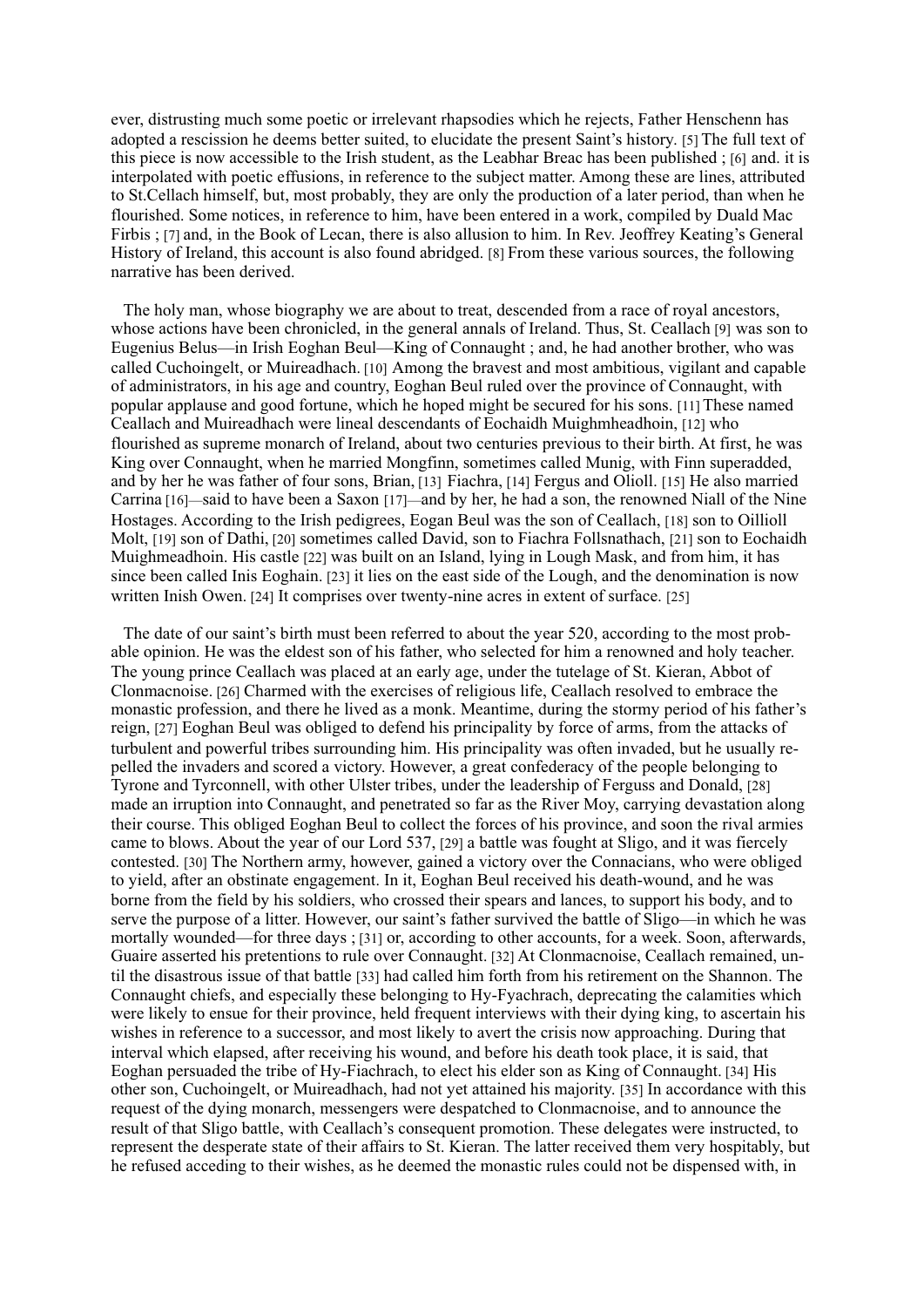the case of Ceallach. However, the delegates remained there for two days, and on the last night, they urged upon Keallach those arguments, which caused him to resolve on leaving Clonmacnoise. He was told, that he had been chosen unanimously by chiefs and people, to succeed his father on the throne of Connaught, and accordingly, the young prince accepted their nomination. Without communicating his intenion to the saint, under whose guardianship he was placed, Kellach prepared to depart. For this apparent insubordination, St. Kieran is said to have pronounced a malediction, which was thought to have been prophetic of his future fate. [36]

With the usual ceremonies of inauguration, [37] Kellach was elected King of the Hy-Fiachrach, [38] After some time, however, the King of Hy-Fiachrach Aidhne [39] revolted, as probably, feeling desirous to obtain the first distinction in that province. The isolated position of his district [40] it would seem afforded him means and opportunity for insurrection. A public convention was held by the subordinate chiefs and people, in order to effect some terms of agreement. Great numbers of partisans on both sides were present. A treaty of reconciliation was arranged; and to this Keallach adhered in good faith, but his opponent was more wily and insincere. He invited Keallach to his fortress, and the latter accepted this invitation. He went thither, accompanied by a train of guards and followers. Notwithstanding, treachery seems to have been practised, for some of these were killed, while Keallach and twenty-seven of his followers saved themselves by flight. While revolving in vexation of mind a mode to be revenged on the perfidious king, a better thought at last presented itself to Kellach; for, recollecting the judgment denounced against him by St. Kieran, he resolved to quit once more the ambitious views and high station to which he had been drawn. [41] Soon, therefore, he retired to a desert place, in the midst of woods, and then like another Peter, he wept tears of sorrow for deserting his Divine Master. [42] Here, too, he remained for a year : and then, taking with him the twenty-seven companions, who were saved from death. Kellach resolved on returning to Clonmacnoise. Yet, he remained without this city, for a time ; because, he felt a diffidence and reproach of conscience, at the presence of St. Kieran. There he waited admission, until some of the monks met and recognised him. They exchanged with him the kiss of peace, and promised to prepare the Abbot for an interview with his prodigal son, who had been dead to them, but who came to life again, who was lost and yet who had been found. [43] He appears to have conciliated the favour of his former instructor, however, and the Abbot felt greatly rejoiced, that his spiritual son had returned to assume the yoke which he had borne in youth. Kellach fell on his knees before the Abbot. St. Kieran affectionately raising him said: " My son, I regret exceedingly I pronounced that malediction, when you deserted us, yet it is now irrevocable; still you shall not be deprived of reward and glory, if you only persevere and advance in your first vocation; bear then cheerfully the light and sweet yoke of Christ, than whose love nothing else can be so delightful, than whose company nothing can be more full of solace, while no kingly state or pleasure can be at all so glorious." [44] These words gave great consolation to Ceallach, and prepared him once more for the sweets of a religious life.

 $II.$ 

# Kellach Lives a holy life at Clonmacnoise—He is ordained priest, and afterwards he becomes Bishop of Killala—His Virtues—Guaire. King of Connaught, is wickedly advised to take away his life— Keallach retires to an island in Lough Conn—Four of his students are invited to Durluss, where they are persuaded to murder their holy preceptor.

Having thus placed himself again under the direction of St. Kieran, Ceallach became thoroughly devoted to his master, and profited by his precepts. [45] The Holy Spirit then poured on him the choicest graces. He sent away the band of seculars, who seem to have been his guards, to wait upon his young brother Muredach, who found refuge with his fosterer the dynast of Lugnia. [46] With renewed ardour, Cellach followed the course of monastic studies and rules, so that he gave the greatest possible satisfaction to St. Kieran. At length, he was deemed worthy of being promoted to the sacerdotal grade. In due course, a vacancy occurring in the See of Killala, the clergy of that diocese, hear-ing about the merits and virtues of Ceallach, united their suffrages, to promote him as their chief Pastor. During the reign of Tuathal Melgarb, [47] King of Ireland, who ruled from A.D. 533 [48] to A.D. 544, [49] Ceallach was elevated, it is thought, to the episcopal chair, as Bishop of Killala. [50] Here, there is a remarkable round tower, standing quite perfect, and even retaining its original stone roof, of conical shape. Near it is the Protestant cathedral, rather a poor structure, and presenting no special feature of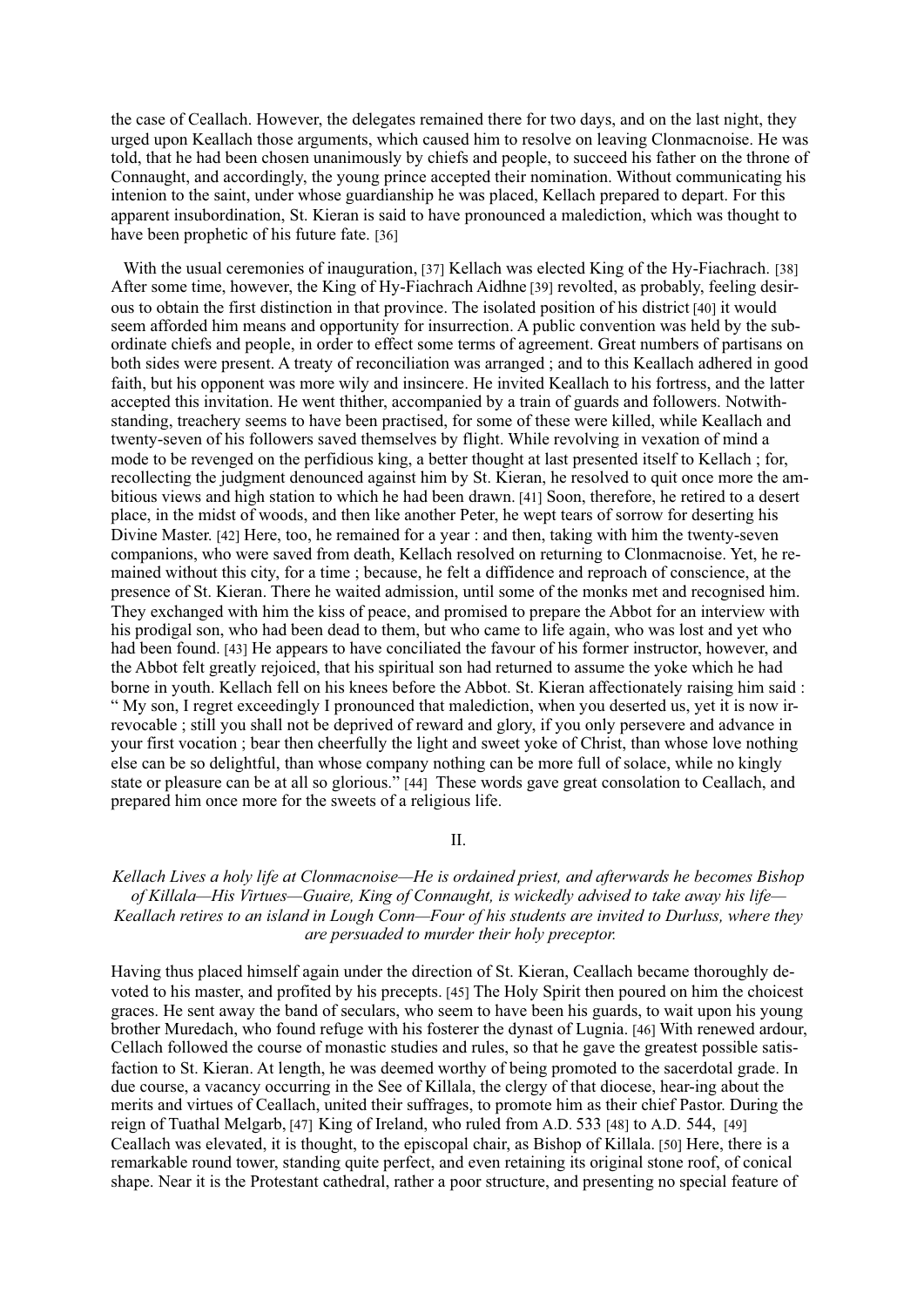interest. [51] The bishop's house was formerly in this town, [52] celebrated for having been captured by the French, in August, 1798, [53] No vestige of the ancient church remains. [54] To about the year 540, his acceptance of this dignity has been referred. But for the authority of this Life, [55] we should look in vain to the authentic catalogue, for his place among the Bishops of Killala. [56] Never-theless, there can hardly be a doubt, that at least for a short time, he had assumed the office. Although Ceallach, as we are told, anxiously watched over the See of Killala; yet, he found time to visit Clonmacnoise most frequently, thus wishing to unite the fruitful cares of Martha, with the pious retirement of Mary. The revenues of his bishopric were spent, in providing for the wants of the poor, and in aiding those addicted to literary pursuits.' Students flocked to him from all parts of Ireland, through which the fame of his holiness and liberality had spread. [57] It appears that Guaire [58]—from the period indicated he might be regarded as a distinct person from another Guaire surnamed Aidhne [59] became a successful usurper of the Connaught throne. He feared, however, the more rightful claims of the Bishop to that station he then usurped. Accordingly, Guaire conceived a mortal hatred towards Ceallach. At one lime, the holy bishop had been engaged making a visitation of his diocese, and accompanied by a great number of his clerics being on his way to Kilmore, [60] which was near the River Muad or Mov: Guaire, the son of Colman, happened to be residing at Duilus, [60] with his son Narus, and with Neniedius, son to Fercogha. When Nemedius discovered, that the pious prelate had passed their house, without paying them a visit, he said to Guaire, "Unceremoniously and with little friendliness hath Bishop Kellach passed us by, as if he were hostile to us." "It matters not," replied Guaire, "that he has gone on his way, for I shall despatch a messenger to invite him, in my name, to return, and to hold a conference with us." Accordingly, selecting one of his confidants, the latter reached Kellach, at the end of that day's journey. He then told the Bishop, that Guaire felt displeased, because he had passed by, but still he requested, that Ceallach might return. It happened to be on the Sabbath eve, and the Bishop replied, that as the Sunday was approaching, he should be engaged all the day, either in celebrating the holy Sacrifice of the Mass, or in other sacred duties, at which Guaire who was near might assist, and even have an opportunity for an interview with him. The bishop declared, also, that if Guaire should come to him, on the Monday following, he would willingly return the visit. But, that messenger distorted the words of the holy bishop. Being a person of deprayed mind and hostile to him, the envoy declared, that Kellach would not go to the king, nor did he show a friendly feeling towards the latter. Then, in a transport of rage, Guaire cried out : "Return to him again, and tell him, that unless he hurry away from these parts, on this very night, I shall burn down the church on himself and on his people." This threatening message was conveyed to Kellach, who relying nevertheless on Divine Providence remained there, until the Monday following. Then, he went to a village, on the borders of Lough Conn, [61] where he spent that night. Afterwards, his course was extended towards Claon-loch. [62] Here was an Island called Etgair, [63] or Oilen Edghair, and over it in the air was witnessed a vision, representing a great number of Holy Angels. Moved by such a spectacle, the Bishop with his followers passed over the lake towards it. There, he discovered no sacred foundations had yet been established, nor was there any monument or memorial of a hermit known. Deeming the angelic apparition to denote this island, as the place for his future habitation, he resolved not to leave it. His clerics, who were with him, at first treated this resolve as one lightly made. However, they found it impossible to change their holy superior's purpose. Then, they received his instructions regarding the church of Killala, and learned the administrator's name, to whose care it was to be committed.

Dreading the consequences of Guaire's anger, the Bishop thought it prudent to retire from his bishopric, that he might find a more secure retreat in solitude. He fled for concealment to Lough Conn. [63] This is a very handsome sheet of water, in the barony of Tyrawly. [64] It is about nine miles long, by four broad; in some views, it is prettily interspersed with islands, castles or abbeys. Hither Ceallach betook himself, resolving to live in complete seclusion. [65] However, the fame of his holiness, and of his retirement from Killala, soon extended over the rest of Ireland. On that insulated spot, called Etgair, he built a hermitage. Meantime, his brother Muredach [66] frequently paid him visits, to receive his advice, and to comply with his instructions. In this retreat, four ecclesiastical students had placed themselves, under the training and discipline of Cellach, and these are even called clerics. In the Latin Life of our Saint, these young men are named Moelcronius, Moeldalyanus. Moelsenachus, and Mac-Deoradius, or the son of Deoradius. There, they lived a whole Lent, engaged in pious exercises and offices, and under the direction of their holy instructor. However, the retreat of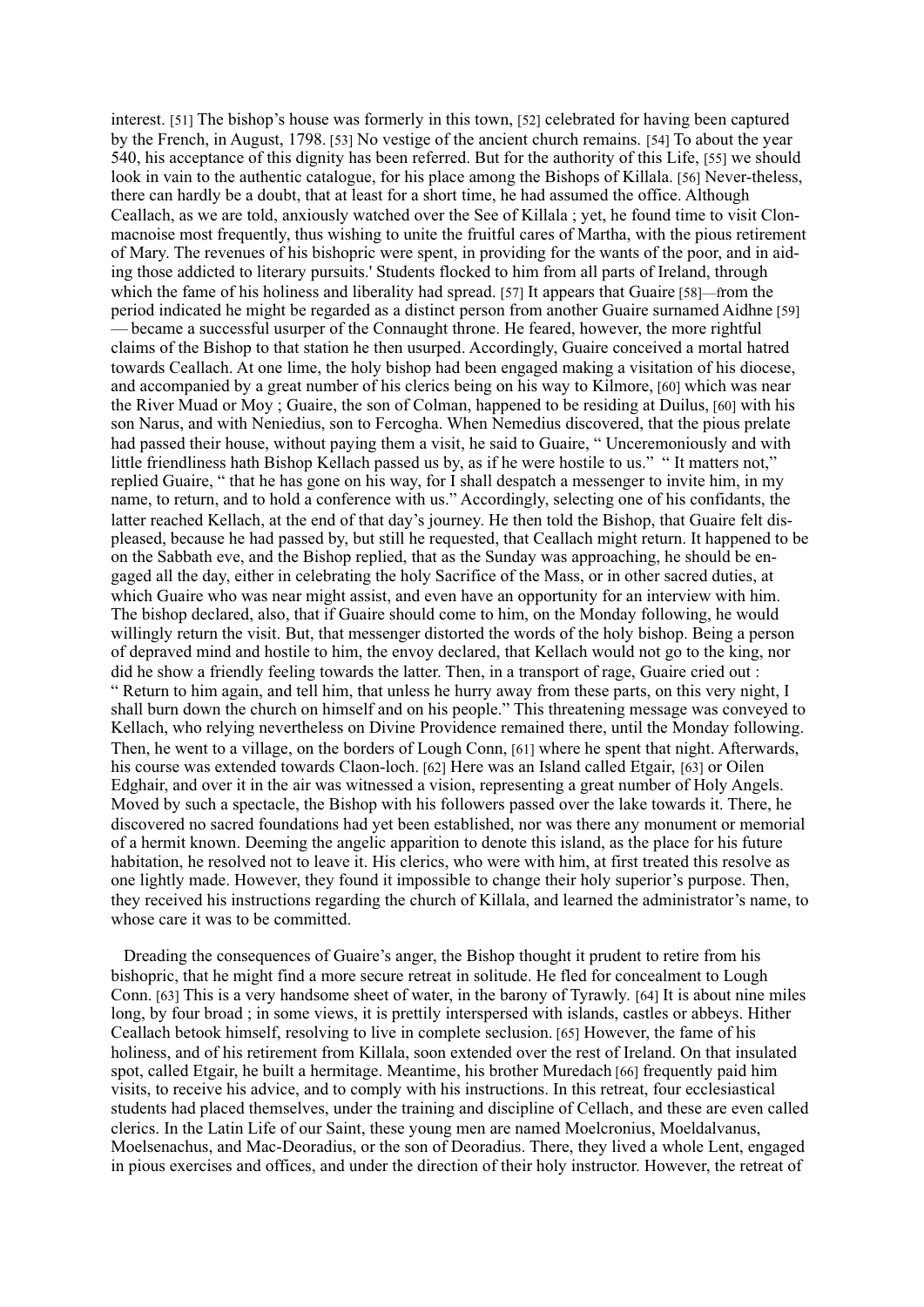Ceallach was soon discovered by Guaire. This unhappy prince, on the whole anxious to do what he deemed to be just, was led astray by evil-minded sycophants. Probably instigated by jealousy and suspicion, when he heard of the frequent interviews between Kellach and his brother Muredach, Guaire conceived an idea, that the latter aspired to the kingdom of Connaught, while the bishop lent him counsel and encouragement to effect such a purpose. Naturally was Guaire averse to entertain any feeling, save that of respect and benevolence towards the holy Bishop : but, his evil counsellors. Narus and Nemedius, laboured by day and night to persuade him, that Kellach should be assassinated. To effect this dread purpose, many and false were the insinuations and charges concocted against him. However, Guaire would not enter into such a measure, for its sacrilegious and criminal intent caused him to receive it only with horror. His counsellors, Narus and Nemedius, then persuaded the king, to invite the Bishop to a public banquet, for the purpose of procuring a family and dynastic reconciliation. Their real purpose was to gain an opportunity, for taking Kellach's life, by administering poison.

Accordingly, messengers were sent to the holy eremite entreating him to accept the king's invitation for a banquet, on a day appointed; but, he declined, on the pretext, that his present mode of living and his rule did not permit him association with worldly men and pleasures. Failing in this object, the messengers then entreated the bishop, to allow his clerical companions to visit Durlus, [67] where Guaire lived. The bishop told them, that his students were free to go or stay, as they thought fit. Wherefore, these, having accepted the invitation of Guaire, set out for his fort, with the messengers. There, they were honourably received. After the royal banquet, when the clerics were placed on the right and left of Guaire, they were highly feasted, and they became intoxicated. Then, drawn aside to a secret chamber, the seducers approached them, and, while urging, that the peace of their country depended on Kellach's death, they bribed those four students, to murder their professor and spiritual guide. Their Irish names are given, as Mac Deoraidh, Maelcroin, Maeldalua, and Maelseanaigh. Not only promises of horses and herds, with other seductions held out, but even the whole territory of Tir-Amalgaid, [68] were offered to them, as the reward for their crime. [69] Forgetting their sacred calling, and their intimate relations with Kellach, the unhappy young men agreed to execute the deed suggested to them, under the influence of drink. They retired to bed for the night, and the following morn-ing, while sober, their purpose was not changed. [70]

## The students return to Oilean Etgair—They seize upon Kellach, and bring him to the mainland, where he is barbarously murdered—His interment—His death is discovered and avenged by his brother Muredach—Commoration of the saint—Conclusion.

All matters having been arranged for their departure from Durlus, [71] the perfidious young men left Guaire, and confirmed in their resolution, to perpetrate a most revolting murder. Hiding arms under their clerical garments, those sacrilegious students returned to the boats, which were left on the shore of Claonloch, and they sailed in them over to the Island. There was found their holy Bishop, intent on reciting his Psaltery; nor did he notice them, until his office had been finished. Then, he approached, and detected, in the changing countenances, eyes, and nervous motions of the young men, a presage of their wicked designs. He cried out : " O youths, you return to me with different looks, from those which possessed you on parting from me, and you have treacherously entered into Guaire's plots to murder me. Behold, my sons, you have assumed a base engagement, by following wicked counsel. and therefore set it aside : if you adopt this my advice, you will gain a greater reward, than any Guaire could offer." The students were somewhat moved, on hearing these exhortations; [72] but, recognising the dire plot, which had been forced on them, they now urged, there could be no withdrawal from such a promise, and they objected, too, that by falsifying it, they could not find in all Hibernia a place of security, against the power and vengeance of Guaire.

All their holy master's expostulations and arguments were vainly urged upon minds, so strongly possessed by satanic promptings. They seized upon him, and dragged him to the edge of the island, by force and violence. Then, they placed him in a boat, which was steered for the mainland. There, he was led into a thick wood, near the shore. Keallach still continued to protest against their treacherous designs, and he endeavoured once more to dissuade them, by stating, they could find refuge from Guaire, at Clonmacnoise, or elsewhere, and under the protection of some, among the Irish kings. Finding those wicked young men would not desist, he entreated a respite for one day more. This re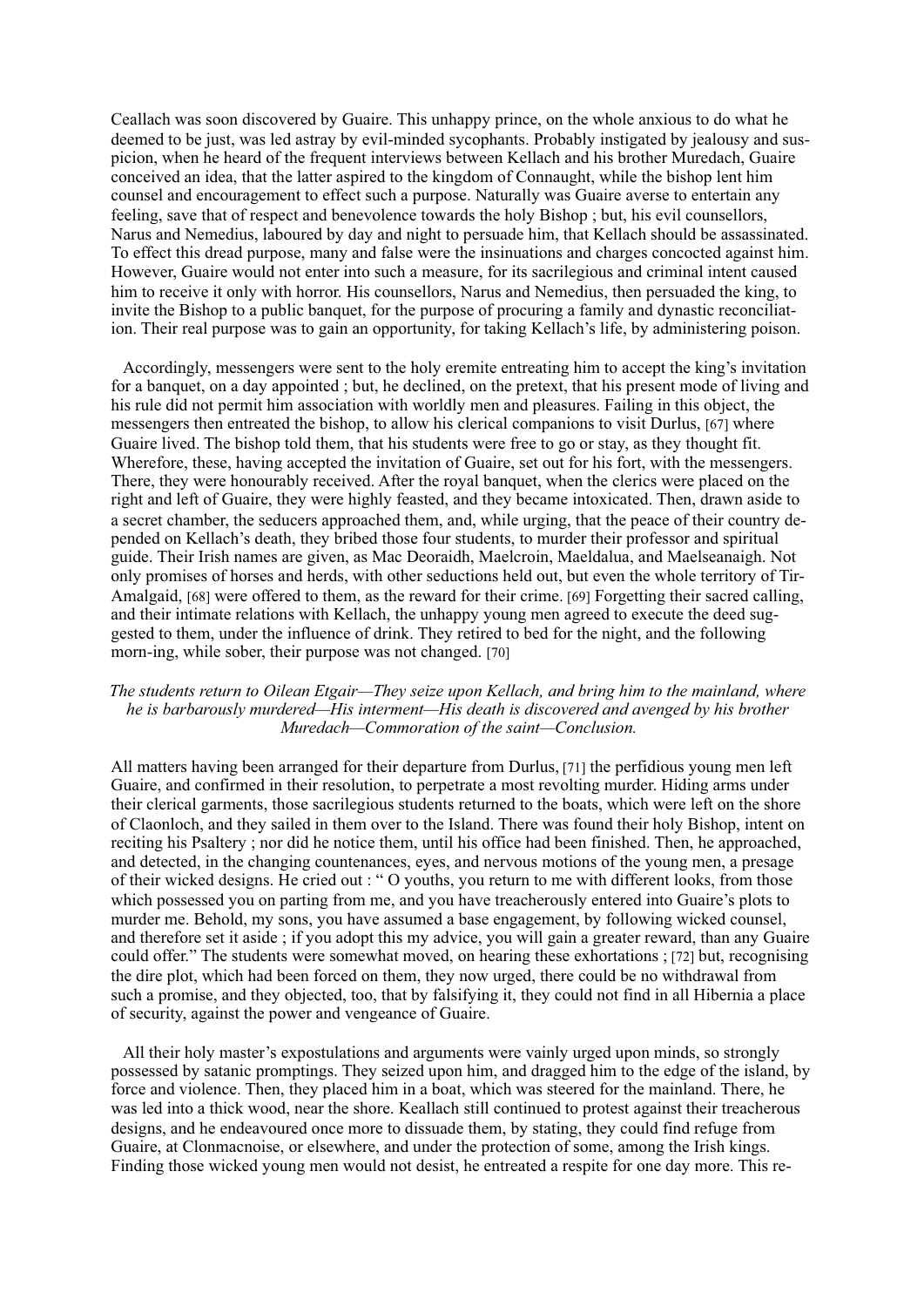quest was reluctantly granted. When night came, they placed him within the hollow of an oak tree, and kept a watch at its opening. However, the vouths were oppressed with fatigue, and they fell into a deep slumber. A thought came into the mind of Kellach, that he might now escape. However, recollecting the prophecy of St. Kieran, in his regard; the holy man deemed, that the Divine decree should be there awaited, both as to death and judgment. "It is better for me," he mused, " here tranquilly and courageously to meet my death, than to fly and to be slain, as a coward, when weakness and hunger should cause me to fall into the hands of my oppressors." [73] Accordingly, he remained there tranquilly until daybreak, while engaged in prayer and holy contemplation. This was to be his last day upon earth; and, at dawn, for a moment, Keallach withdrew from the light, into his hollow cave. Yet, ashamed of his pusillanimity, he soon came forth again, to hear the birds sweetly singing, and the woods resounding their notes, as the morning began to brighten. On the night of Wednesday, the Bishop had a remarkable vision, during his sleep. He dreamed, that four mastiff dogs had attacked and torn him violently, through ferny ground, and next had dragged him into a whirlpool, whence he could not escape. This Ceallach considered, as indicating the sort of fate, he was now destined to experience. The holy man then burst into accents of praise to the great Creator. He sang a hymn in Irish, the text of which has been preserved in a metrical form. Afterwards, Kellach was drawn forth, from the hollow of the tree, by his perfidious disciples; and, he was struck repeatedly, until life became extinct. While the blood flowed from his body, the wild beasts and birds congregating there tore it in pieces. Before leaving, Mac Ueoraidh, Maelcroin, Maeldalua and Maelseanaigh, appear to have left the bleeding remains in the hollow tree, as if for concealment. The persons, who committed this barbarous murder, are called foster-brothers [74] to the saint. When he had been slain, they hastened to the fort of Guaire, and there he is said to have received them, with joy and favours. [75]

These base murderers had thus beset the man of God. His assassination is said to have occurred, in the southern part of Tyrawly. The murder was perpetrated, according to a popular tradition, between Lough Conn and Lough Cuillinn. The particular place is stated [76] to have been Addergool. [77]

As a reward for their treachery, the territory of Tyrawly was given to the assassins, by Guaire, which seems to mark, not only his complicity with, but even his high approval of, their crime. They erected a stronghold, at a place called Dun Fine, [78] which lay within that territory, and there they took up an abode. [79] This barbarous deed was afterwards revenged by Cucoingelt. On the very day of its occurrence, he had come on a visit to his brother ; but, not finding him at Oilen Edghair, and having had some intimation of designs entertained by Guaire, at once. Cucoingelt began to suspect that his brother had fallen a victim to his enemy's wiles. Having instituted the necessary enquiries, regarding the time of Ceallach's departure from the hermitage, and his probable route ; [80] after some search, Cucoingelt discovered the mangled remains of his deceased brother, concealed in the hollow trunk of an oak. [81] These were disfigured and scarcely recognisable, as wolves and birds of prey had been attracted to this place, by the effluvia proceeding from the dead body. [82]

Cucoingelt performed the last sad offices, towards those lacerated remains of his sainted brother. At first, he applied to the clergy, at Dunmore—afterwards called Turloch church [83]—for permission to bury the body there : but, dreading Guaire's resentment, they refused this request. The place is now known, in connexion with a ruined church, and a well-preserved round tower. [84] Afterwards, Muiredach besought the priests in charge of Lis Caillain church. [85] to grant the same favour, but he was again denied the privilege sought. This refusal sorely grieved him, and he retired from this place with an aching heart, when suddenly fire was seen to descend from Heaven, while, in his presence and in that of his companions, the church was entirely consumed. It was never afterwards restored, to that time, when St. Kellach's Life had been written. Another remarkable miracle followed close on the foregoing incident. The crowd of noble mourners stood around the coffin, not yet resolved what to do. Two stags then appeared, and drew his body to its last resting-place ; [86] nor was there a mortal to guide them. The funeral cortege followed the direction they took, and the mourners were even consoled, because of this extraordinary manifestation by Divine Providence. At length, the deer drawing the coffin, to which they had been harnessed, stopped before the door of a certain oratory. Then, suddenly rang out the church bell of its own accord, as if to welcome there the sacred remains. These were deposited in Eiscreach church, [87] with becoming solemnity, psalms, canticles and sacred rites being employed. Angels in great numbers were seen above the grave, and the people of that place felt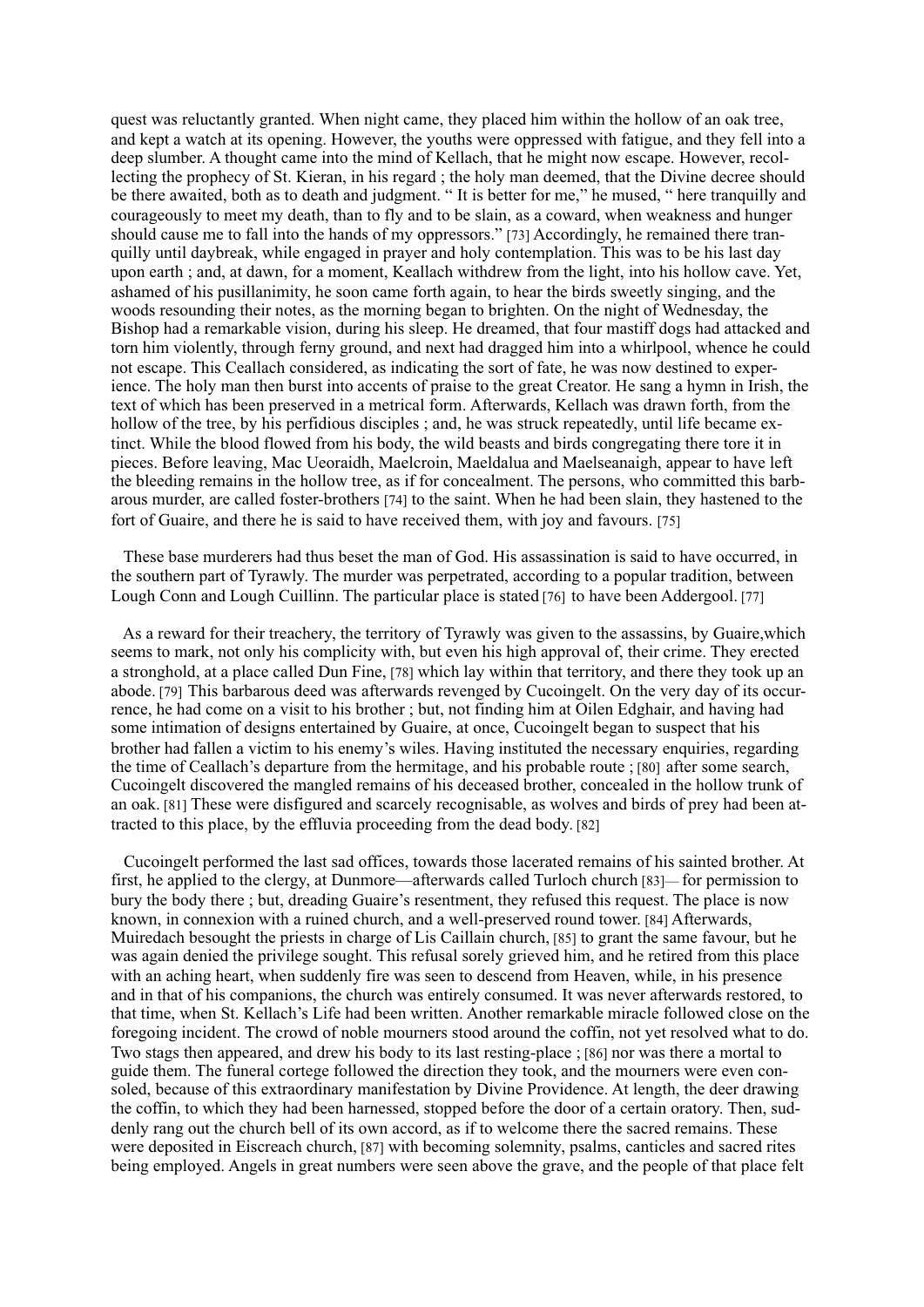greatly rejoiced, to have such a precious deposit committed to them. Then is furnished a sequel, to the foregoing beautiful legend. The stags, when unvoked from the saint's coffin, would not stir from the place ; but, like beasts of burden, they became domesticated, and they served the inhabitants while ploughing, and during other rustic operations. Each evening, when loosed from the yoke, they sought holy Kellach's grave, and licked it with token of affection. Thus, did those mute animals teach the people there to venerate the saint, and to pay constant honours to his memory. [88]

While standing over those mangled remains, as they were consigned to the tomb, Cucoingelt's outraged feelings found vent, in a vow of vengeance, against the perpetrators of this barbarous murder. He is related, to have chanted a dirge, or caoin, over the body of Ceallach, as it was lowered into the grave, [89] Cugoingelt then put in train of action his designs for revenge, and in a manner, as singularly conceived, as it was fatal and effective in execution. Time was required, for the maturing of his object; and, then, having assembled about three hundred of his retainers and relatives, this chief retired with them into Hy-Many territory, where he lived with that armed band of followers, during one year. He afterwards spent some time in Meath, where he married Aife, daughter to Blathniac, [90] King of Ireland. But, at length, he returned to Tyrawly. [91] Having procured the friendly assistance of a swine-herd, to whom he discovered his intention; this man entered warmly into his plot, and procured its successful accomplishment. The prince, having disguised himself as a swine-herd, was admitted to the fort of Dun-Fine, and as a companion of that menial. Cugoingelt had previously posted his armed bands, in the neighbourhood of Dun-Fine castle, that they might be ready to surprise it, when a signal should be given. During a banquet, Cellach's murderers, with their guests and vassals, became stupidly intoxicated; and, this being an opportunity the prince so eagerly desired, he despatched his friend the swine-herd, to give notice to his men, that their time for action had arrived. Immediately, they rushed forward and surprised the castle. Having slain its guards and vassals, they spared the guests. The four murderers of holy Bishop Cellach were seized, and bound with chains; while the guests, who were made aware of those circumstances, and the disguise assumed by Cucoingelt, felt rather pleased than otherwise, at the success of his plot. They even drank to the avenger's fortunes. On the day following, the murderers were brought in chains, to a place called Durlus Muaidhe, [92] and across Lee Durluis. [93] until they arrived at Ardnarea, [94] or Ardnaree, on the River Moy. [95] Here, they were executed, in a manner characterizing Cucoingelt's barbarity, even allowing for the dire provocation he had received. [96] One account has it, that the assassins were torn to pieces, by wild horses: [97] while, according to others, they were hanged. [98] The Hill of Ard na Riagh is in the parish of Kilmore Mov, thr barony of Tirawly, a short distance to the south of Ballina. It is a remarkable cromlech, supported by three pillar-stones, and fixed as level as a horizontal dial. [99] Situated on a hill to the west side of the River Moy, and nearly opposite to Ard-na-Ree, is shown Ard-na-Maol, or the height or hill of the *Maols*, i.e., where the four youths, whose names began with the word Maol, were interred. [100] The monument raised over them is yet in existence. Afterwards, Cucoingelt received the submission of the Tir Fiachrach and Tir Amhalgaidh tribes, with hostages ; and, he banished Guaire to the southern part of the province. Here, he drove the usurper, within the territories of Tir Fiachrach Aidhne; and, his previous extent of sway over Connaught was now confined, to a very small district of that province. [101] Thus was a foul murder avenged, by a retribution, barbarous and revolting, it is true ; yet, who shall say, the sufferers in this life had atoned for a deep crime committed against God's holy law?

In the Dunkeld Litany [102] occurs the name of a Bishop Kellach; [103] but, it does not follow, that he was identical with the present holy man, so named and distinguished in ecclesiastical rank. [104] In the published Martyrology of Tallagh, [105] at the Ist of May, we find the entry of Cellan h Fiachrach; and, this also very nearly corresponds, with what is given in the Franciscan copy, [106] at the Kalends of May. On this day was celebrated the festival of Ceallan Ua Fiachrach, as we read in the Martyrology of Donegal. [107]

In the foregoing tragic and afflicting narrative of St. Ceallach's Life, we have several useful lessons presented. In the first place, his own inconstancy of resolution to persevere in the religious state, on which he had entered, and his disobedience, marked with the denunciation of his holy master. St. Kieran : next, the fatal suspicions excited, jealousy and envy creating the plot laid to repress his apprehended worldly ambition : then, his death resolved on, and attended with circumstances of such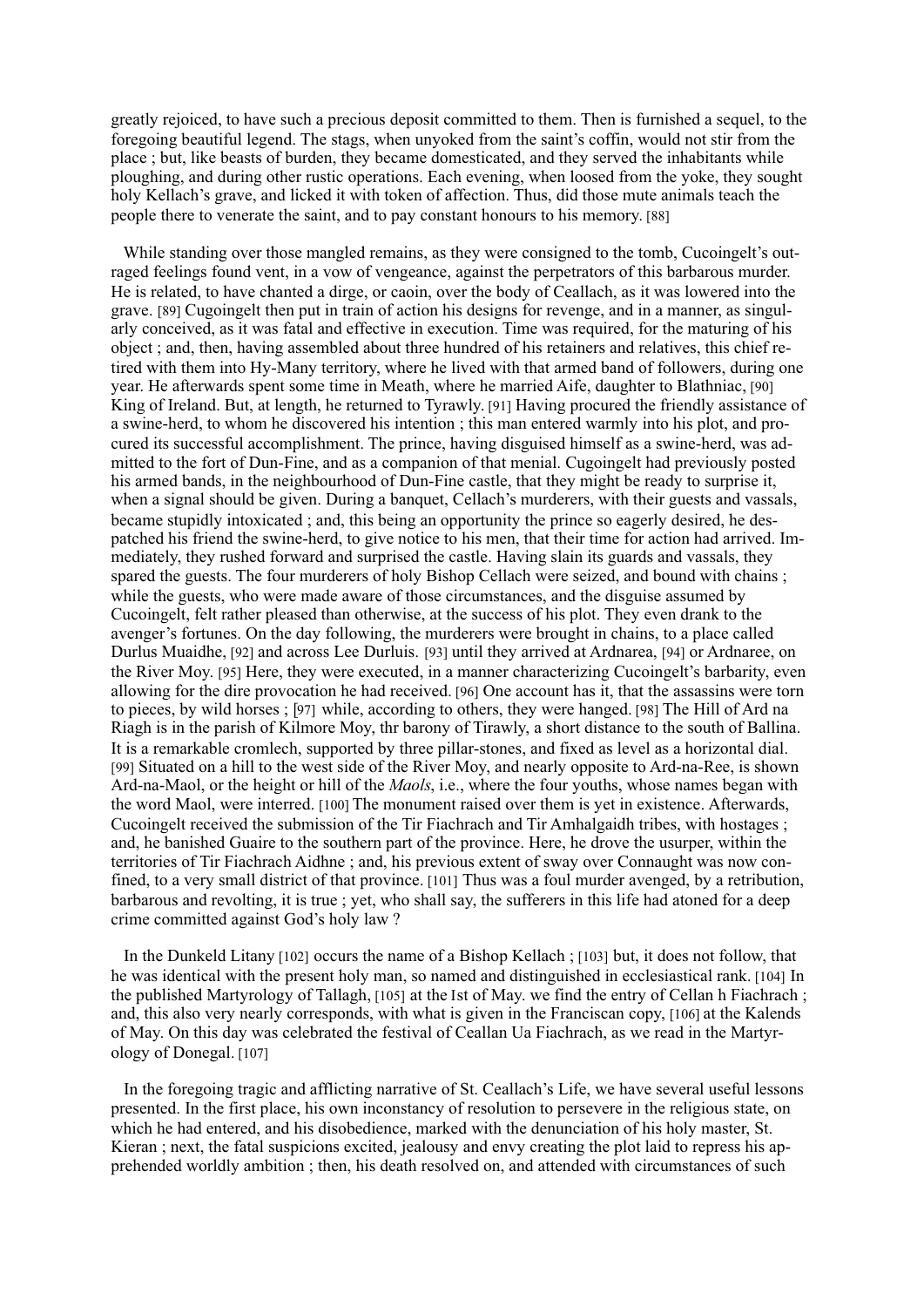atrocity and perfidy, although the holy man was not unprepared, for his departure from life. Again, it may be seen, that when murder has been perpetrated, and with imagined secrecy, impunity seldom attends the murderer, detested by his fellowmen; discovery of the deed and the perpetrators is usually followed by condign punishment; while, worldly interest or satisfaction soon ceases to hold out advantages, for the wretched miscreant. Vengeance is the Lord's, and he will repay—frequently in this life, but assuredly in the next, where grievous crimes unrepented of are never to be expiated, for the tortures of the damned shall there last, for ever and ever.

[1] It is a vellum folio, and classed No. 224.

- [2] This was a transcript, from an older copy, in the "Leabhar Breac."
- [3] Anglicized, "the Great Book of Dun-Doighre," which was a place on the Connaught side of the Shannon, and some miles below the town of Athlone. See Professor O'Curry's "Lectures on the Manuscript Materials of Ancient Irish History," Lect.ii., pp. 31, 32.
- [4] See the Bollandists' "Acta Sanctorum," tomus i., Maii i. De Sancto Kellaco Episcopo in Hibernia. A commentary, in five paragraphs preceding it, and a few notes, follow. See pp. 104 to 107.
- [5] As will afterwards be shown, in text and notes, various personages, well designated in our Annals, are introduced in the Irish Life. Their names render it extremely difficult, however, to reconcile its narrative with exact chronology,
- [6] See "Leabhar Breac. the Speckled Book, otherwise styled Leabhnr Mór Dúna Doighre, the Great Book of Dún Doighre; a collection of Pieces in Irish and Latin, compiled from ancient sources about the close of the Fourteenth Century; now for the first time published from the original Manuscript in the Library of the Royar Irish Academy," pp.272 to 276. Dublin. Royal Irish Academy House, 19 Dawson-street, 1876.
- [7] See "Genealogies, Tribes and Customs of Hy-Fiachrach, commonly called O'Dowda's Country," edited by John O'Donovan, pp. 32 to 35.
- [8] See Dermod O'Connor's second folio edition, Book ii., pp. 351, 352. Westminster, 1726, fol
- [9] Not adverting to the identity of name, in his edition of Ware, Walter Harris calls him " the son of Doghan, or as some say, of Owen Bel, King of Connaught."—Vol. i., "Bishops of Killala," p. 650.
- [10] In the valuable Genealogical Table, narrating the principal descendants of Eochaidh Muighmheadhoin, which is found in Mr. O'Donovan's translation of the "Genealogies, Tribes and Customs of Hy-Fiachrach," p. 476, St. Ceallach and his brother Cuchoingelt are placed in the seventh generation from their famed ancestor.
- [11] See "Acta Sanctorum," tomus i., Maii i., Vita S. Kellaci, sect, i., p. 104.
- [12] He reigned from A.D. 358 to A.D. 365. See Dr. O'Donovan's "Annals of the Four Masters," vol. i., pp. 124, 125.
- [13] From him, are descended the Hy-Brien of Connaught.
- [14] From him, descend the Hy-Fiachra of Connaught.
- [15] From him, the territory of Tirolioll, in Sligo, had its denomination. See Roderick O'Flaherty's " Ogygia," pars, iii., cap. 1xxix., p. 374.
- [16] Dr. Sylvester O'Halloran calls her a princess of the Saxon nation : but, the Saxons at that period had no settlement in England. See "General History of Ireland." vol. i., Book vi., chap. v., p. 288.
- [17] Roderick O'Flaherty remarks, that the Saxons, in conjunction with the Scots, Picts and Attacots, had frequently invaded Britain, before the period of the Anglo-Saxon Conquest. See "Ogygia," pars, iii., cap. 1xxix., pp. 376 to 378.
- [18] Called Kellan, in that pedigree, given by Colgan, in "Acta Sanctorum Hiberniæ," Februarii iii., Appendix ad Acta S. Colmani, vulgo Macduach, cap. ii., p. 248.
- [19] He ruled for twenty years over Ireland, and, by Dr. Svlvester O'Halloran, he is said to have been the first Irish sovereign to establish Christianity by decree in Ireland. See "General History of Ireland," vol. ii., Book vii., chap, v., pp. 33, 34.
- [20] For twenty-three years, he was sovereign over Ireland, and he was struck dead by lightning, in the Alps. A.D. 428. See Thomas D'Arcy M'Gee's "Popular History of Ireland." vol. i., Book i., chap.  $\overline{\text{ii}}$ , p. 19.
- [21] He had two sons, Dathi, King of Ireland, and Amalgaidh, King over Connaught, See Colgan's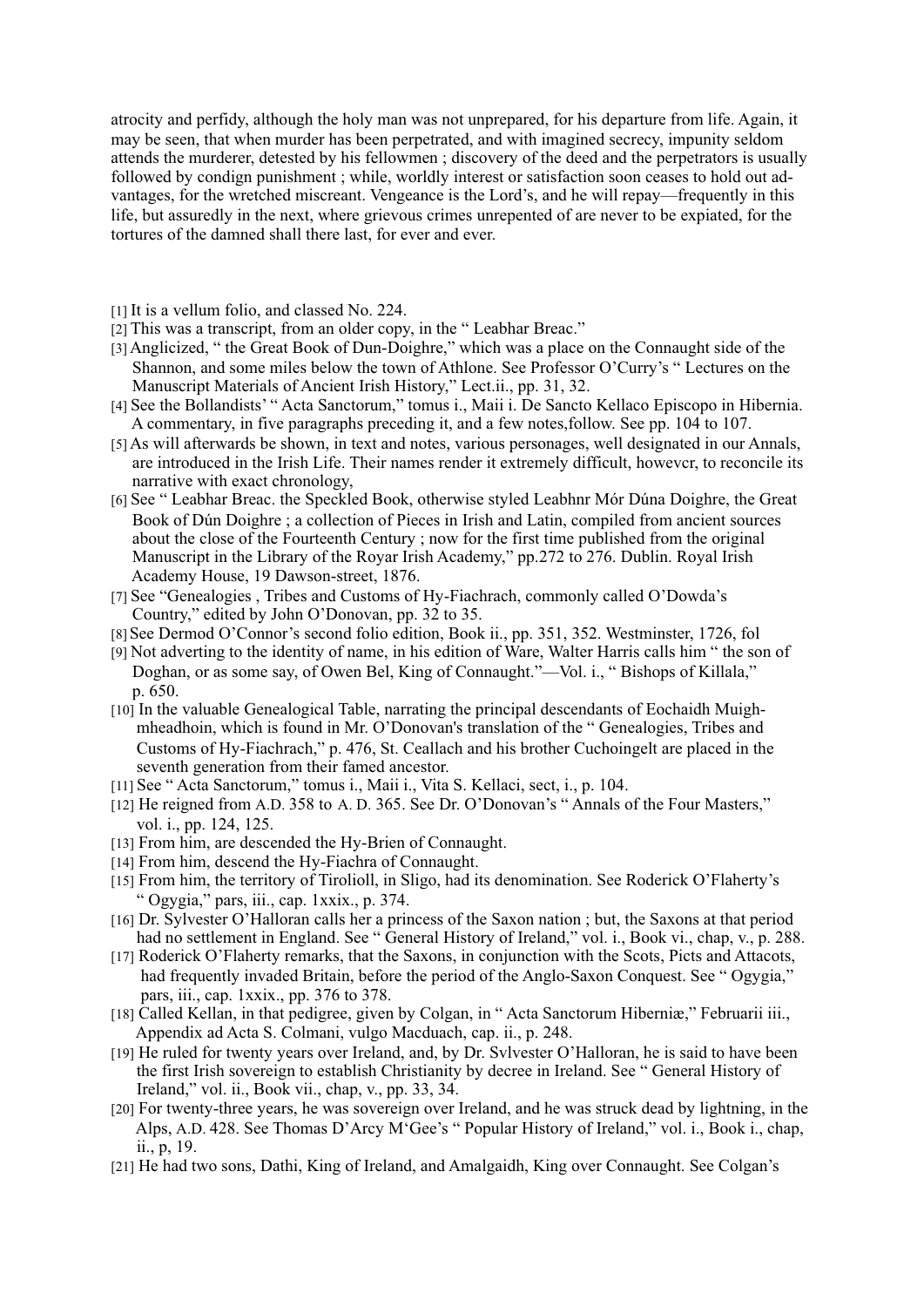"Acta Sanctorum Hiberniæ." Februarii iii., Appendix ad Acta S. Colmani, vulgo Macduach. cap. i.. p. 248.

- [22] There is a curious little poem, quoted by Duald Mac Firbis in his large genealogical work, describing the residence of King Eoghan Beul.
- [23] On it. Dr. John O'Donovan " saw distinct traces of its earthen ramparts, in the year 1838".— Addenda Q to "Genealogies, Tribes and Customs of Hy-Fiachrach," p, 473.
- [24] See *Ibid*. Explanatory Index to the Map, p. 492.
- [25] It is in the parish of Ballinchalla, and in the barony of Kilmaine, as shown, on the "Ordnance Survey Townland Maps for the County of Mayo," sheet 117.
- [26] He founded Clonmacnoise, it is said, A.D. 548, and died A.D. 549, according to the chronology of Ussher, in "Britannicarum Ecclesiarum Antiquitates." Index.
- [27] He is said to have lived for thirty-six years, according to the Vita S. Kellaci, sect. i.
- [28] These reigned one year over Ireland, according to the Ulster Annals, A.D. 565. See Archbishop Ussher's "Britannicarum Ecclesiarum Antiquitates," cap. xvii., 947.
- [29] The Annals of Innisfallen place this event, at A.D. 536; the Annals of Tigernach have it, A.D. 543; while the Annals of Ulster have it, at A.D. 542, and they again enter it, at A.D. 546. See Rev. Dr. O'Conor's "Rerum Hibernicarum Scriptores," tomus ii., pp. 6, 137, and tomus iv., pp. 17, 18.
- [30] See Dr. O'Donovan's "Annals of the Four Masters," vol. i., pp. 178 to 181.
- [31] According to the Life of our Saint, a copy of which remained in possession of Messrs. Hodges and Smith, the publishers to the University of Dublin,
- [32] The Annals of Innisfallen record the death of Guaire Aithne, at 653. Again, the "Annales" Ultonienses" place his death, at the year 662, which does not well accord with the statements in St. Kellach's Life. See Rev. Dr. OConor's "Rerum Hibernicarum Scriptores," tomus ii., p. 15; also, tomus iv.,  $p. 55$ .
- [33] This statement appears to conflict, with the date assigned for the battle, and with that given for the death of St. Kieran.
- [34] See Major Wood-Martin's "History of Sligo, County and Town," &c., Book ii., chap, iv., p. 135.
- [35] The king had also ordered, that he should be interred in an upright position, with his red javelin in his hand, and with his face turned towards Ulster, as if fighting with his enemies. See John O'Donovan's "Genealogies, Tribes and Customs of Hy-Fiachrach," Addenda O, p. 472.
- [36] These foregoing and subsequent particulars, in reference to our saint, are briefly and elegantly narrated in Mrs. M. C. Ferguson's "Story of the Irish before the Conquest." chap. v., pp. 161 to 163.
- [37] For a poetic inspiration on this subject, the reader is referred to Thomas Davis' "National and Historical Ballads, Songs, and Poems," part iii. The True Irish King, pp. 103 to 106.
- [38] There is an excellent and interesting Map of Hy-Fiachrach, with some of the adjacent districts in the counties of Mayo and Sligo, compiled by John O'Donovan, and setting forth, in the Irish character and Ianguage, the names of those districts, their historical places.
- [39] This territory was commensurate with the present diocese of Kilmacduagh, and its inhabitants were called Cineal Guaire, the descendants of Guaire Aidhne, King of Connaught, in the seventh century. See "The Genealogies, Tribes and Customs of Hy-Fiachrach," edited by John O'Donovan, pp. 2, 3, and nn,  $(f, g)$ . *Ibid.*
- [40] See the position of this principality, as defined on John O'Donovan's Map, prefixed to "The Tribes and Customs of Hy-Many, commonly called O'Kelly's Country."
- [41] Six quatrains, attributed to St. Ceallach, regretting that at the instigation of friends, he had been induced to abandon the clerical profession, in order to assume the Kingship of Connaught, are to be found in the published "Leabhar Breac," at p. 273, col. i., line 41.
- [42] St. Mattliew xxvi., 75.
- [43] Luke xv., 32.
- [44] See "Acta Sanctorum," tomus i., Maii i., De Sancto Kellaco Episcopo in Hibernia, or Vita, sect. 3, 4, p. I05.
- [45] It is curious to notice, that the Annals of Innisfallen refer to the foundation of Clonmacnoise, to A.D. 573 ;and, they state, that it was called Cluain, because it became the scholastic retreat of the sons of the King of Connaught. See Dr. O'Conor's "Rerum Hibernicarum Scriptores." tomus iv..  $p.6$
- [46] This was a region of Connaught, where the present county of Sligo lies, and in which the diocese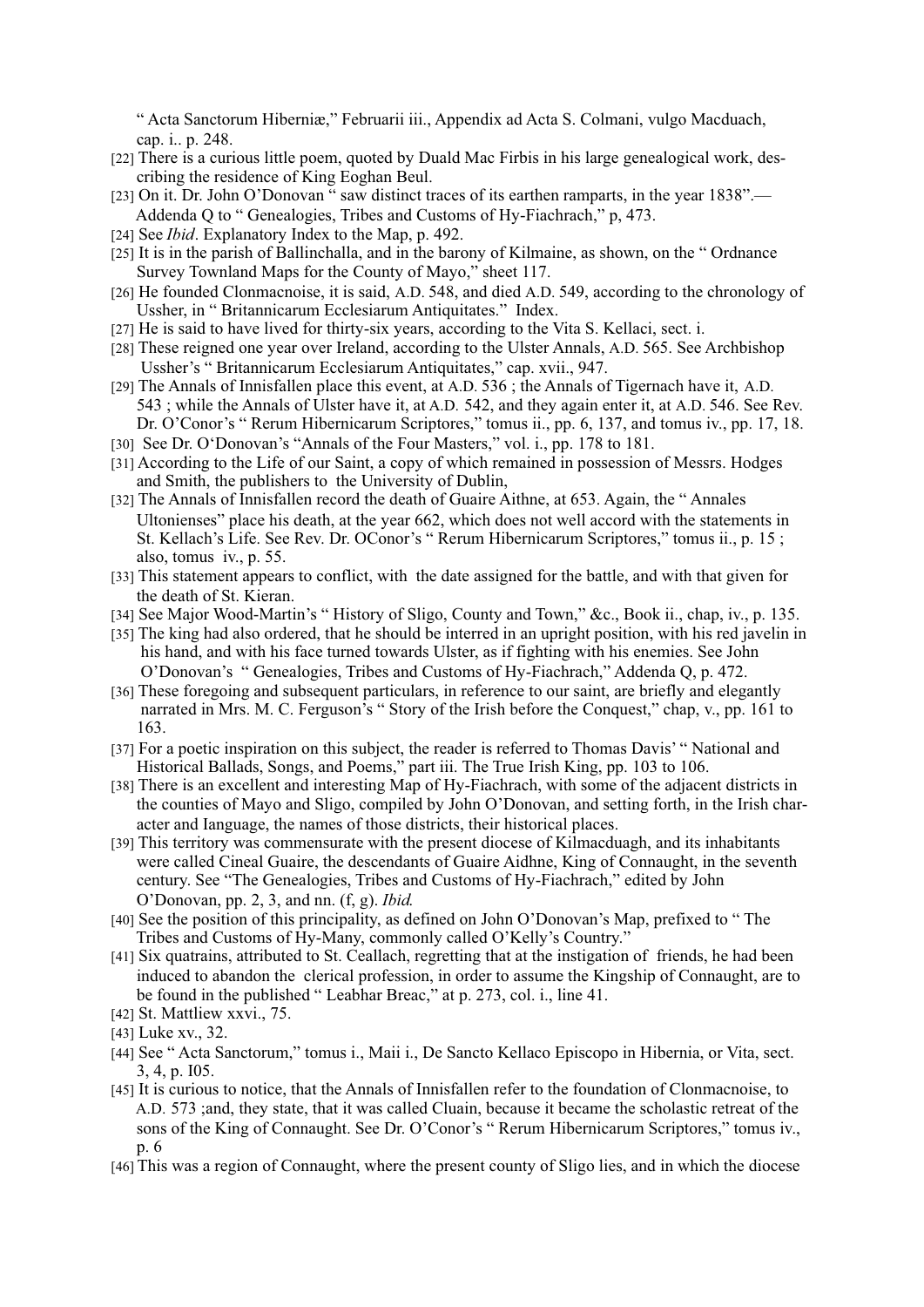of Achonry is situated.

- [47] He mounted the throne, A.D. 528, and he was slain, A.D. 538, after reigning eleven years, according to Dr. O'Donovan's "Annals of the Four Masters," vol. i., pp. 176 to 181.
- [48] According to the Annals of Ulster. See Rev. O'Conor's "Rerum Hibernicarum Scriptorum," tomus ii., p. 15.
- [49] See Roderick O'Flaherty's "Ogygia," pars, iii., cap. xciii., p. 430.
- [50] In Harris' Ware, he " is said to have been Bishop of Killala." See vol. i., " Bishops of Killala," p. 650.
- [51] See W. F. Wakeman's "Tourists' Guide to Ireland," p. 270.
- [52] See Rev. G. Hansbrow's "Improved Topographical and Historical Hibernian Gazetteer." &c., p. 276.
- [53] See Mr. and Mrs. Hall's "Ireland, its Scenery, Character," &c., vol.iii., p.379
- [54] See Nicliolas Carlisle's "Topogiaphical Dictionary of Ireland," sub voce Killala.
- [55] See Walter Harris' Ware, vol i., Bishops of Killala, p. 650.
- [56] Archdeacon Henry Cotton has placed him in this rank, only as a conjecture, between 534 to 544. See "Fasti Ecclesiae Hibernicae," vol. iv., p. 61.
- [57] See "Acta Sanctorum," tomus i., Maii i. De Sancto Kellaco Episcopo in Hibernia, Vita, &c., sect. 5. p. 105.
- [58] In the account of the Life and Death of St. Cellach, as found in the "Leabhar Breac," he is called Guaire, son of Colman, and also Guaire Aidhne. Here, he is made a contemporary with St. Kieran of Clonmacnoise, who is said to have founded it A.D. 548, and to have died in 549. See Rev. Dr. Lanigan's "Ecclesiastical History of Ireland," vol. ii., chap, x., sect, xi., nn. 180, 182, pp. 52, 58 59.
- [59] We read, that Guaire Aidline was defeated in the battle of Carn-Feradaig, in the territory of Clia, and he fled from it, Failbe Flann Femhin being the victor, A.D. 627. At 621, the Annals of Innisfallen have entered the battle of Cath-Cairn Feradaig—Latinized Proaggeris sacri lapidum Feradagi—and which was fought between the people of Munster and of Connaught. In it, Failbe-Fland was conqueror, while Guaire Aidne fled. Failbhe Flann did not long survive, as his death is recorded, at A.D. 631, in the Annals of Innisfallen. The death of Guaire Aidhne, King of Connaught, is placed at A.D. 663, and he was buried at Clonmacnoise, according to the Annals of Tighernach. See Rev. Dr. O'Conor's "Rerum Hibernicarum Scriptores," tomus ii., pp. 12, 13, and 189. 203.
- [60] Now known as Kilmoremoy, near Ballina, and now a vicarage in the Diocese of Killala. "It is reported to have been the See of a Bishop in the sixth century; but we hear of only one prelate." — Archdeacon Henry Cotton's "Fasti Ecclesiæ Hibernicæ,' vol. iv., p. 96.
- [61] This fortress was situated near Kinvara, in the south-west of the county of Galway. It was the name of the residence of Guaire Aidhne, King of Connaught. It is now called Dun-Guaire. See John O'Donovan's "Genealogies, Tribes, and Customs of Hy-Fiachrach," pp. 2S4, 285, n. (b), and pp. 290, 291, n. (t). However, there was another Durlus Muaidhe, near the River Mov. See *ibid*. Addenda I., p. 416. It seems likely enough, this latter was the place, mentioned in our text.
- [62] Very exquisite steel plate engravings of Lough Conn and Mount Nephin, the Pontoon Bridge and Islands there, will be found, in W. H. Bartlett's "Scenery and Antiquities of Ireland," vol. i., sect, x., PP-72, 11-
- [63] The Bollandist editor of St. Kellach's Life thinks this must be sought for, in the county of Sligo, and not far from the River Moy. See "Acta Sanctorum," tomus i., Mail i. Vita S. Kellaci, n. (d), p. 107. However, it does not seem to be different from Lough Conn.
- $[64]$  By this name, it does not appear now to be recognisable.
- [65] "The banks in many places are handomely decorated with gentlemen's seats and some woods," —M'Parlan's "Statistical Survey of the County of Mayo," p. 22.
- [66] A road and bridge—called the Pontoon—now pass between Lough Conn and Lough Cullen. The narrow channel connecting these lakes, is often swept by a tremendous current. See Mr. and Mrs. Hall's "Ireland, its Scenery, Character," &c., vol. iii., P- 382.
- [67] See Major Wood-Martin's "History of Sligo," &c.. Book ii., chap, iv., p. 136.
- [68] It is stated, that he lived a year under the *comairce*, or protection, of Marcan, King of Ua Maine and Meadiuighe. The latter is stated to have addressed three quatrians to him, on his departure. These are given in the "Leabhar Breac," at p. 275, col. ii., line 5.
- [69] This, perhaps, was the fortress, known as Dulrus Guaire, about five miles from Boirin, to which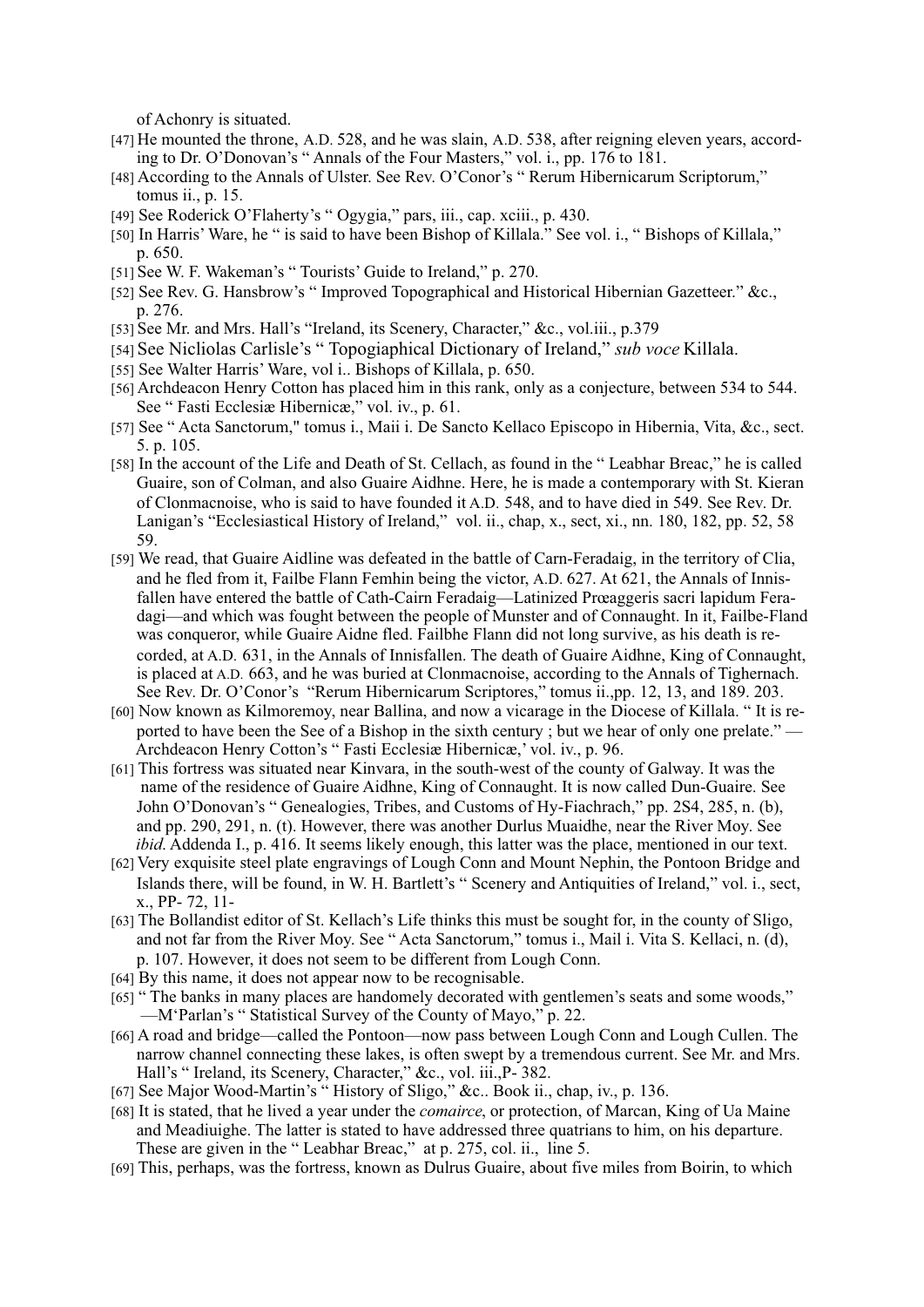allusion is made in Dermod O'Connor's Keating's "General History of Ireland," Book ii., p. 361. Duffy's edition.

- [70] This territory, now commensurate with the Barony of Tyrawly. is said to have been so called from Amalgad, son of King Dathi, who brought back the ashes of his sire from Gaul, fighting ten battles on the way, Lundum, probably London, Corper Cingé or Cimé, Colon, Failé, Miscall, Coirté, Moilé, Grenius, and Fermia. Without comment or explanation, these battles and places are found, in the oldest Irish manuscript extant. Sec Standish O'Grady's "History of Ireland : Critical and Philosophical," vol. i., part xii., chap, vi., viii., pp. 411,422. London and Dublin, 1881.
- [71] This is said to have been the Flease lamha or patrimonial inheritance of Cucoingelt.
- [72] See the Bollandists' "Acta Sanctorum," tomus i., Mali i. Vita S. Kellaci, sect. 6, at 7, 8, 9, 10, pp. 105.106.
- [73] This fort seems to have been the onee alluded to in Colgan's "Acta Sanctorum Hibirniæ," Februarii iii. De S. Colmano, vulgo Mac Duach, chap, viii., x., 245
- [74] They are presented, in the shape of six quatrians, in the published "Leabhar Breac," at p. 274, col. i., line 32. Their authorship is attributed to St. Ceallach.
- [75] In the "Leabhar Breac," at p. 274, col. ii., line I, are to be found twenty quatrians, supposed to have been composed by Cellach. after the manner of his death had been revealed to him in a vision.
- [76] Probably, because they had been cared for by him, on the Island, and while they were Kellach's pupils.
- [77] See "Acta Sanctorum," tomus i., Mail i., Vita S. Kellaci, sect. II, 12, 13, p. 106.
- [78] See Harris' Ware, vol. i., "Bishops of Killala," p. 650.
- [79] The parish of Addergoole—lying west of Lough Conn—in the barony of Tirawley, is described, on the "Odnance Survey Townland Maps for the County of Mayo," sheets 38, 46, 47, 48. 58, 59, 60, 68. Addergoole townland, also called Knock Maria, is on sheet 47.
- [80] Now Dunfeeny, in the north of the barony of 'I'irawley. It is marked, on the "Ordnance Survey" Townland Maps for the County of Mayo," sheet 6.
- [81] Here there was an old church, the head of a palish called Dunfeeny or Dunfinny, about nine miles west from Killala. The place received name from this fort, and within its enclosure, the old church was afterwards built. See John O'Donovan's "Genealogies, Tribes, and Customs of Hy Fiachrach," pp.  $6, 7, n$ .  $(z)$ .
- [82] The Latin Life says "iter carpsit inter duo stagna Loch-Con et Loch-Cuilinn."
- [83] In vasti roboris caudicem, ad cave a similitudinem vacuatum, compingunt." "Acta Sanctorum." tomus i., Mali i. Vita S. Kellaci, sect. 12, 14, pp. 106, 107.
- [84] In the "Leabhar Breac," at p. 275, i., line 17, are nine quatrains, supposed to have been spoken, by Muredach, son Eogan Bel, over the mutilated body of his brother Cellach, on discovering where it had been hidden by his murderers.
- [85] This is a parish in the barony of Carra. It is shown, on the "Ordnance Survey Townland Maps" for the County of Mayo," sheets 48, 59, 60, 69, 70, 79. The townland is on sheet 70.
- [86] They are near Castlebar. Under the shadow of the round tower lie the remains of the once famous George Robert Fitzgerald.
- [87] This place has not been identified.
- [88] See, Le Comte de Montalembert's "Les Moines de l'Occident," tome ii., liv. col. viii., chap. ii., p. 426.
- [89] It has not been identified; but, possibly, may have been Eiscir-Abhan, now Inishcrone, near the River Moy, in Tireragh barony, and county of Sligo. See Dr. O'Donovan's "Annals of the Four Masters," vol. v., p. 1315, and n. (d).
- [90] See the Bullandists' "Acta Sanctorum," tomus i., Maii i. Vita S. Kellaci, sect. 15, 16, 17, p. 107.
- [91] In the "Leabhar Breac," at p. 275, col. i., line 60, are three quatrains, supposed to have been spoken, by Cucoingelt, son of Eogan Bel, over the grave of his brother Cellach.
- [92] He died of the great plague in Ireland, A.D. 664, after a joint reign with King Diarmaid of eight years. See Dr. O'Donovan's "Annals of the Four Masters."
- [93] There are five quatrains, addressed by Aife to her husband Cugoingelt, when he was about proceeding to Connaught, to revenge the death of his brother Cellach. These are to be found, in the published "Leabhar Breac," p. 275, col. ii., libe 44.
- [94] See Harris' Ware, vol. i. "Bishops of Killala," p. 650.